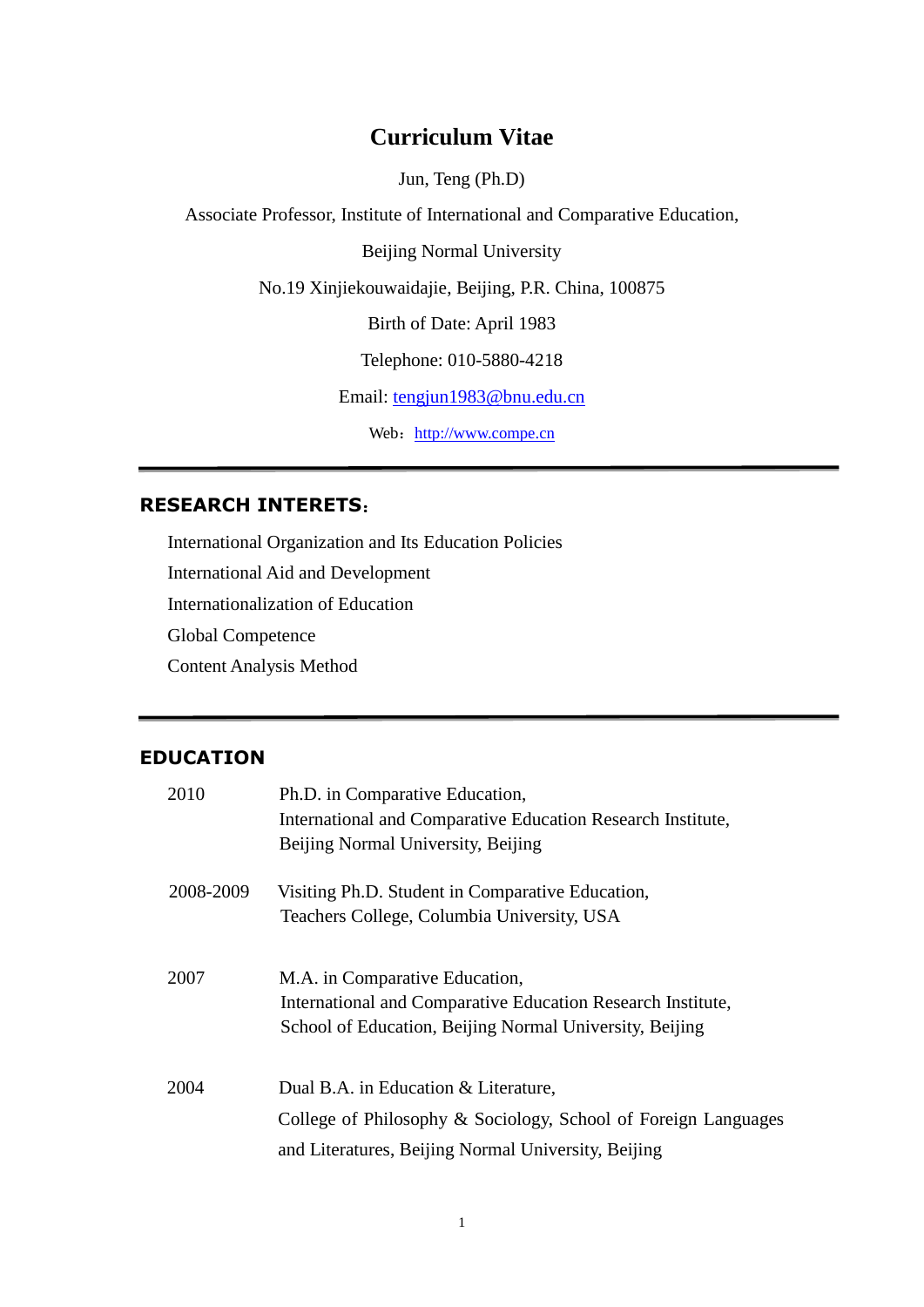### **Positions**

| $2010-$ | International and Comparative Education Research Institute,           |
|---------|-----------------------------------------------------------------------|
|         | <b>Beijing Normal University</b>                                      |
|         | 2014 Appointment as Deputy Director                                   |
|         | 2013 Promotion to Associate Professor                                 |
|         | 2012 Appointment as Associate Editor for "World Education Newsletter" |
|         | 2010 Appointment as Assistant Professor                               |
| 2014-   | Adjunct Associate Professor, Teachers College, Columbia University    |

Affiliations:

2010- Serve as Secretary-General, Educational Research Committee of Beijing Education Society

2014- Serve as Director of Mingyuan Education Fund, BNU Foundation

### **Visit Experiences**

August 26, 2008 – August 28, 2009

Teacher's College, Columbia University in the United States

November 8-18, 2010 Institute of International Education, Stockholm University in Sweden, attending the International Seminar titled "Transformation of Rural Education"

November 18-25, 2010 UNESCO HQ in Paris, France

May 1-6, 2011

Montreal in Canada, attending 2011 CIES Annual Conference and making a speech titled ―Wandering between "Liberalism" and "Conservatism": The discourse evolution of UNESCO's education policies"

June 28-29, 2013

Vladivostok in Russia, invited by Far Eastern Federal University, attending the Second APEC Higher Education Cooperation Conference and making a speech titled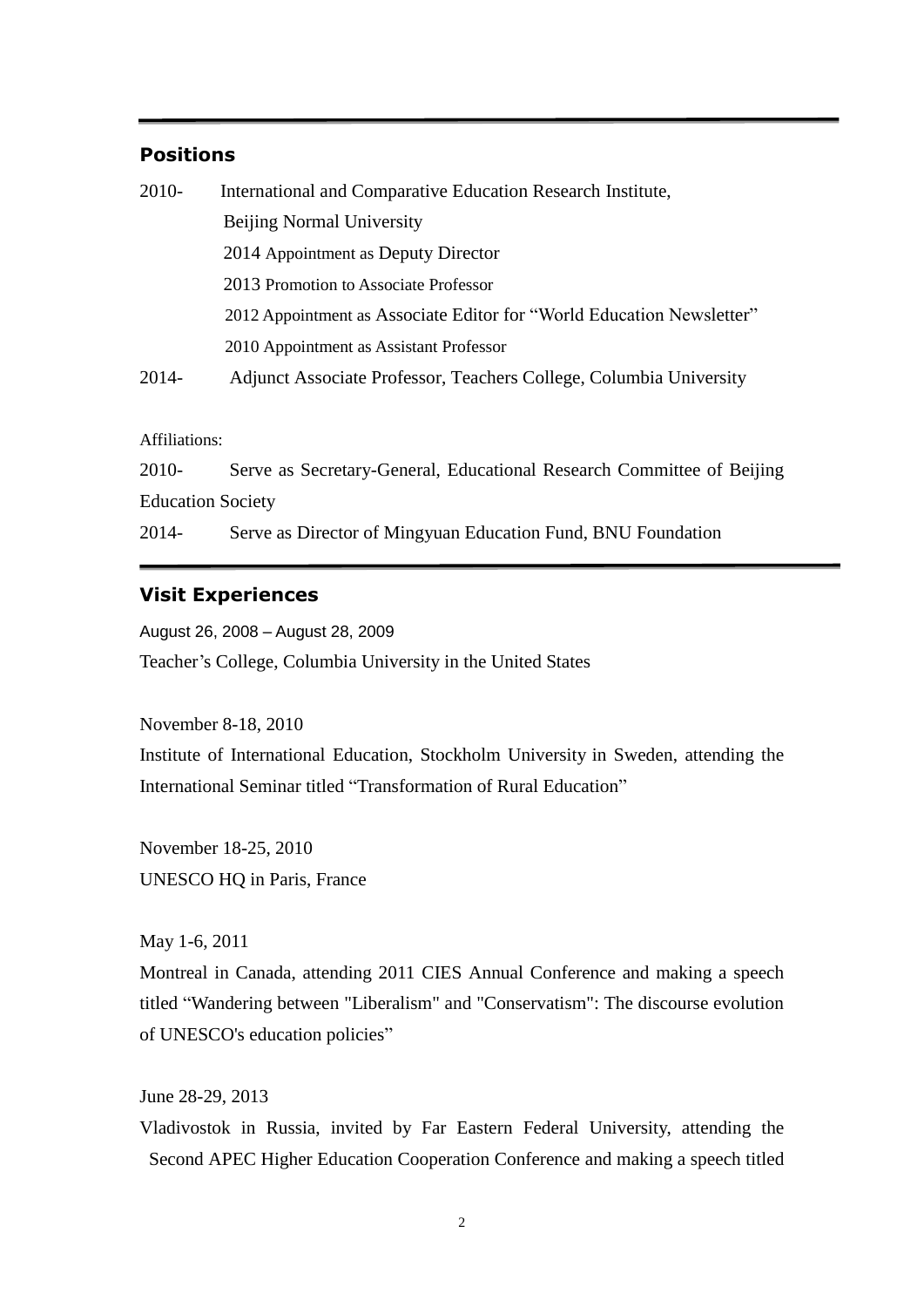―University Students' Mobility in the APEC Region: Development, Challenges and Trends from China" on behalf of Chinese Mainland

September 30 – October 10, 2013

New York in USA, attending the  $4<sup>th</sup>$  Chinese Future Forum in Columbia University and visiting several higher education institutions and international organizations in eastern area of USA, including Pennsylvania State University, University of Pennsylvania, Columbia University's Teachers College, New York University, State University of New York at Albany, Comparative Education Society in US and American Asiatic Association

December, 2013

Columbia University's Teachers College in USA, negotiating some cooperation affairs

#### March 10-15, 2014

Toronto, Canada, attending 2014 CIES Annual Conference and making a speech titled "Where is the Way for Education Post-2015: Lessons from UNESCO's Global Education Governance Philosophy Since 1945"

April 3-8, 2014

Philadelphia, USA, attending American Educational Research Association Annual Conference and making a speech titled "Save the Boys: Research on the Boys' Disadvantages on Access to Higher Education"

May 16-18, 2014

Hangzhou, China, attending 2014 CESA Annual Conference and making a speech titled "Preparing for Global Competence: A Research on International Civil Servants' Capacity and Its Implication on the Internationalization of Education in China"

October 22 – November 4, 2014

Employed by Columbia University's Teachers College to act as part-time Associate Professor, teaching a 3-credit course named "ITSF 5199 ~Fall 2014: Colloquium in International Educational Development: Focus on China and Education"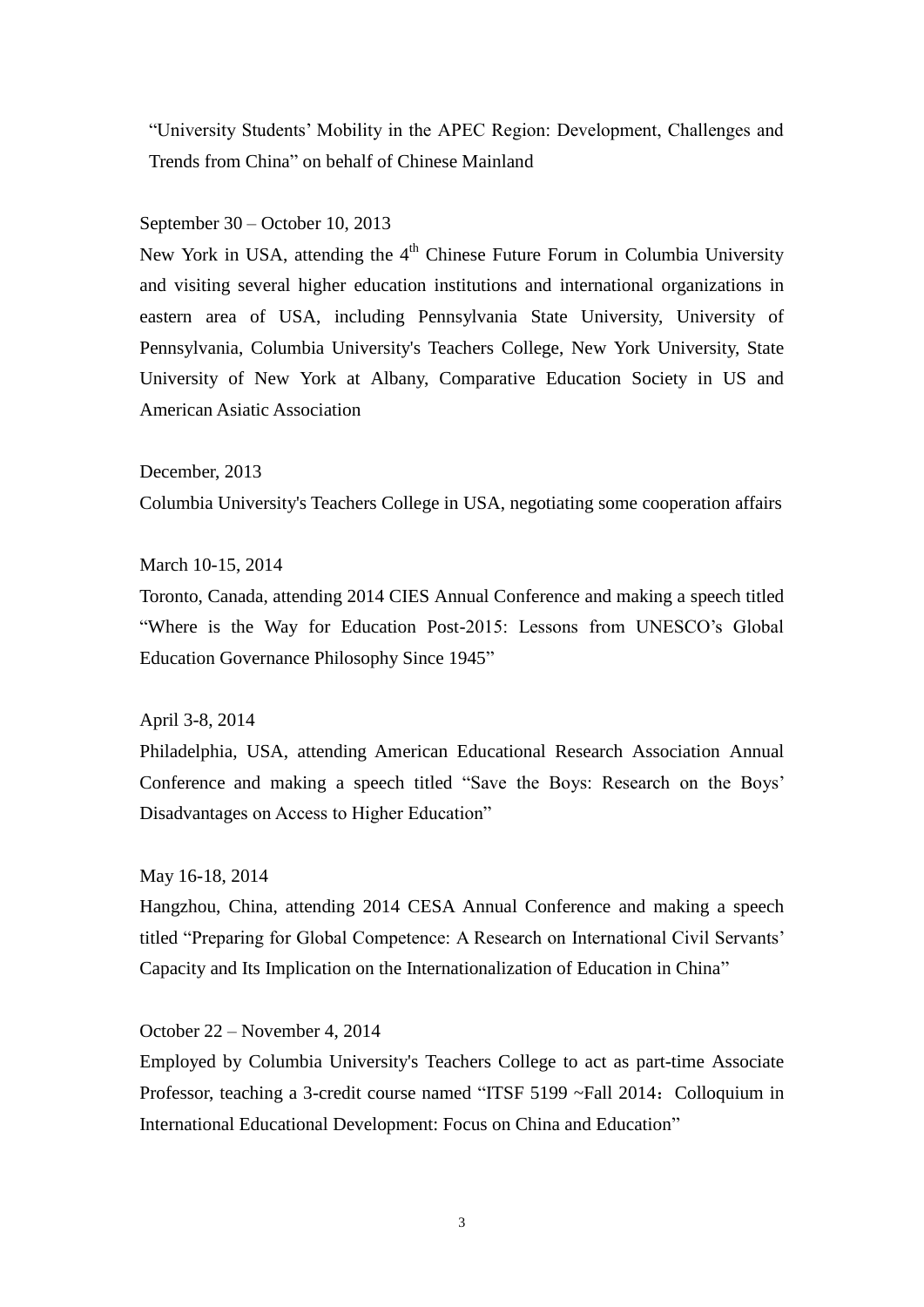March 8-13, 2015

Washington DC, USA, attending 2015 CIES Annual Conference and making a speech titled "Domestic Internationalization and Its Challenges in Chinese Universities" and "China's role as an emergent donor for international education aid: Case in Africa"

May 9 – June 11, 2015

Tampere University, Finland, acting as a visiting scholar and funded by Erasmus Program

### **Publications**

#### **Peer Reviewed Journals**

Teng, Jun, Li Xiaoxu & Chen, Liu(2016).History and Challenges for China as an Emerging Educational Donor: A critical literature review on Sino-African education cooperation and exchanges. *Journal of Beijing Normal University(Social Sciences)*, 1,17-30.

Teng, Jun, David Turner & Lv, Yunzhen(2015). Big Data and New Relative Advantages of Comparative Education in China. *Comparative Education Review (Chinese),* 11, 16-22.

Gu, Mingyuan & Teng, Jun(2015). "Inter-Ethnic Understanding Education" in the Globalization Era. *Journal of Educational Studies*, 4, 3-7.

Teng, Jun & Gu, Mingyuan, Returning to the Origin of Education the Eternal Theme of Educational Reform: in Memory of Professor John Goodlad and His Educational Era[J], Frontiers of Education in China, 2015, 10(2): 348–350 (DOI 10.3868/s110-004-015-0025-5)

Teng, Jun(2015). A Critical Literature Review on Internationalization of Education in ―Comparative Education Review‖ from 1987~2014. *Comparative Education Review (Chinese),* 5, 37-44.

Teng, Jun & Lv, Yunzhen(2015). Surging Tide: Dynamics of Teaching Reform in the Modern World———A Special Interview with Mr. Tao Xi-ping. *Comparative Education Review (Chinese),*  1, 1-6.

Teng, Jun, Qu, Mei, Zhu, Xiaoling & Zhang, Tingting (2014).What Capacities are Important for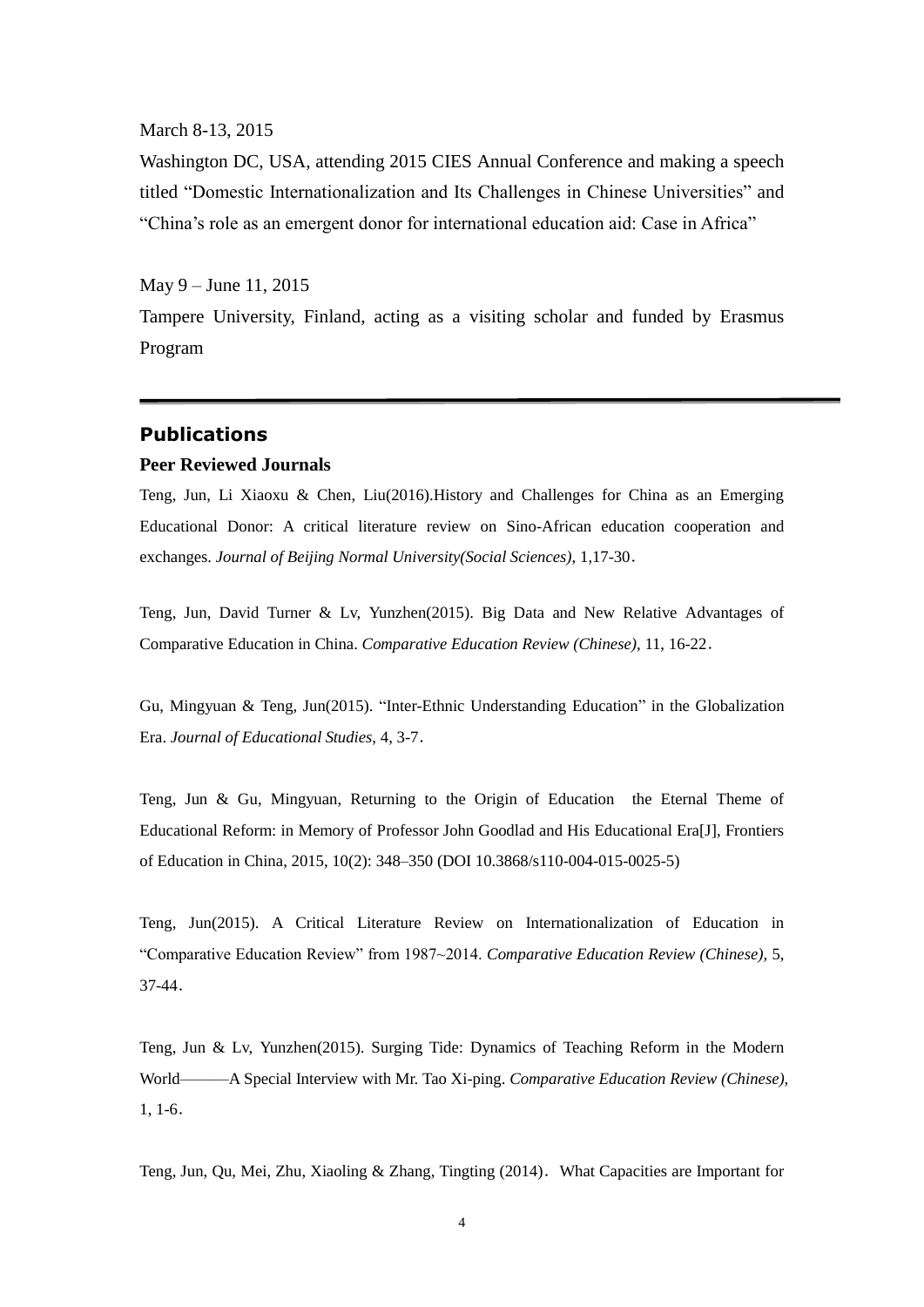International Organizations: A Case Study on Professional Position Recruitment Standards in UN Specialized Agencies. *Comparative Education Review (Chinese),* 10, 78-84.

Teng, Jun & Qu, Liaojian (2014). Reflecting the Ranking of Higher Education and Reestablishing the World Academic Pattern: The Review of "Ranking and Accountability in Higher Education: Use and Misuse" by UNESCO. *Comparative Education Review (Chinese)*, 7, 63-68.

Teng, Jun (2014). The Third Industrial Revolution and the Reflection on "Three Orientations" by Deng Xiaoping. *Journal of Beijing Normal University(Social Sciences)*, 1,18-25.

Shen, Leina, Teng, Jun & Qiao, He (2013). Trends of International Education Development: Analysis of Education Reports Issued by International Organizations in 2011-2012. *Comparative Education Review (Chinese),* 10, 7-12. (cited in the Journal of Periodical Literatures on Education by Renmin University)

Teng, Jun & Zhu, Xiaoling (2013). What Every Child Should Learn: A Reflection on LMTF No. 1 Report. *Comparative Education Review (Chinese),* 7, 103-109.

Teng, Jun & Qu, Mei (2013). The UN Competencies for Future and Its Implications for Chinese Education. *Journal of Chinese Education,* 3, 5-7.

Teng, Jun & Li, Minyi (2013). The Discursive Development of UNESCO's Vocational Education Policies. *Educational Research*, 1, 139-147.

Teng, Jun & Qu, Mei (2012). The Recruitment Standards of International Civil Servant and Its Implications to ICS Preparation in China. *Comparative Education Review (Chinese),* 9, 70-74.

Teng, Jun (2012). The Seeds of Ideality: A Discursive Analysis on UNESCO's Fundamental Education. *Comparative Education Review (Chinese),* 7, 66-70.

Teng, Jun (2011). Collision between Ideal and Reality: Discourse Analysis on UNESCO's Philosophy on "Education Planning". Comparative Education Review, *Comparative Education Review (Chinese),* 10, 55-59.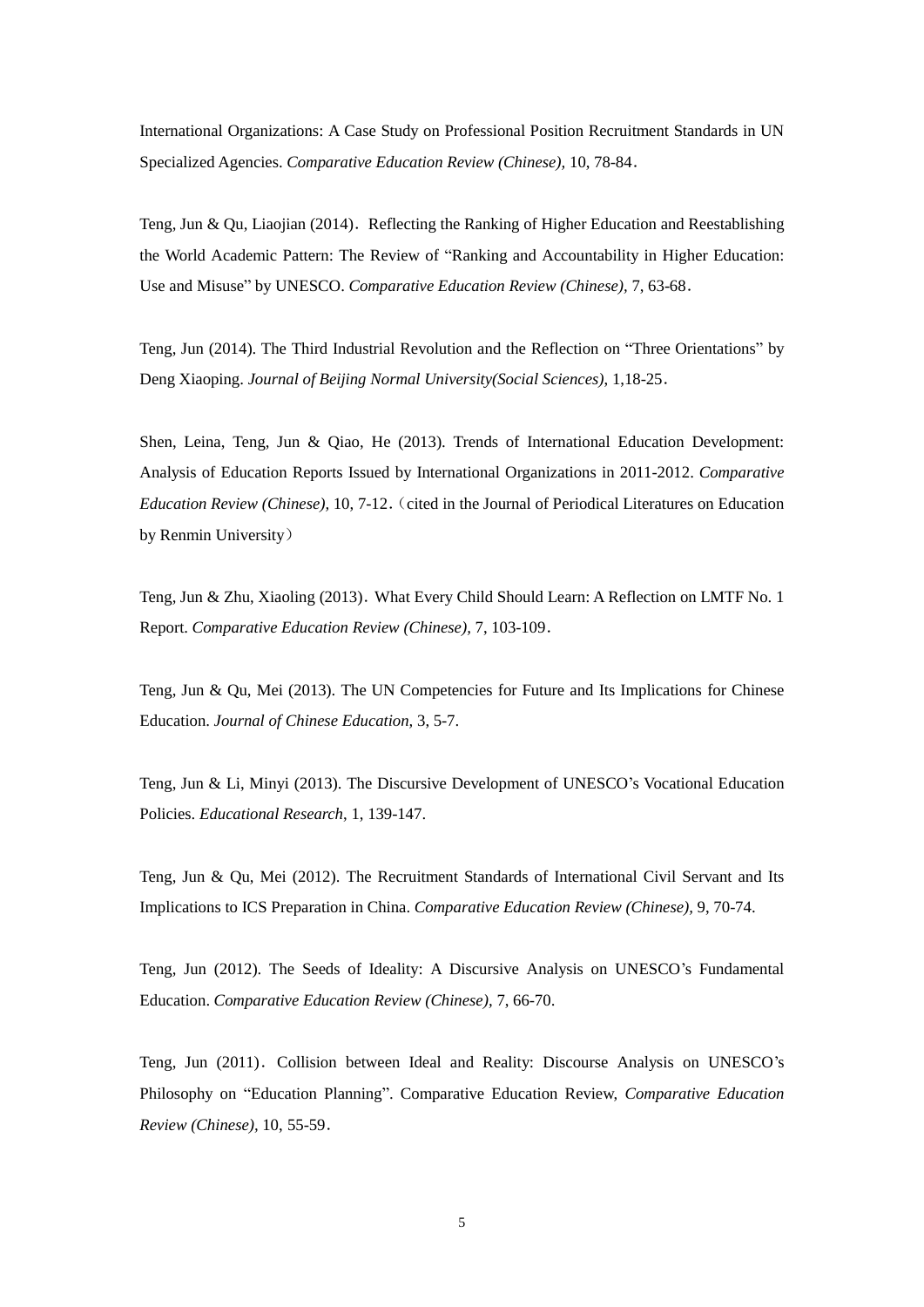Teng, Jun (2011). Value Rationality or Instrumental Rationality: Evolution of UNESCO's Education Policy Discourse.*Educational Research*, 5, 92-101.

Teng, Jun (2011). Ideal, Predicament and Renascence: UNESCO's 60 Years Evolution. *Journal of Educational Studies*, 2, 28-39.

Teng, Jun (2011). Renaissance of Human Value Rationality: Discourse Analysis on UNESCO's Lifelong Education Policies.*Comparative Education Review (Chinese),* 4, 68-72. (Cited in the Journal of Periodical Literatures on Education by Renmin University)

Teng, Jun (2010). A Revolutionary Ideas towards Education Equity: Discourse Analysis on UNESCO's EFA Policies Diversity.*Comparative Education Review (Chinese),* 12, 58-62.

Teng, Jun (2010). The Evolution of UNESCO's Education Policy Discourse: Based on N-Vivo Content Analysis on UNESCO's Resolutions.*Education Development Review,* 3, 273-316.

Teng, Jun (2009). Diversity, Equity, Cooperation and Innovation: Trends of Higher Education Development Worldwide.*Comparative Education Review (Chinese),* 12, 51-55.

Teng, Jun (2009). Literature Review on Graduate Education Researches by International Organizations.*Studies in Foreign Education,* 9, 61-66.

Ma, Jiansheng, Teng, Jun & Zhang, Lei (2009).An Causal Investigation on Issues of College Student Affairs in China.*Higher Educational Research,* 5, 78-84.(Cited in the Journal of Periodical Literatures on Education by Renmin University)

Ma, Jiansheng, Teng, Jun & Zhang, Lei (2009). Factor Model Construction for Urgent Issues of College Student Affairs during the Transformation of China.*Journal of Educational Studies*, 2, 109-117.

Teng, Jun (2008). Theoretical Exploration on Chinese Education Modernization: Analysis on GU Mingyuan's Thoughts on Education Modernization. *Educational Research,* 8, 32-40.(Cited in the Journal of Periodical Literatures on Education by Renmin University)

Zhou, Mansheng. & Teng, Jun (2008). Towards All-round and Open Development: Historical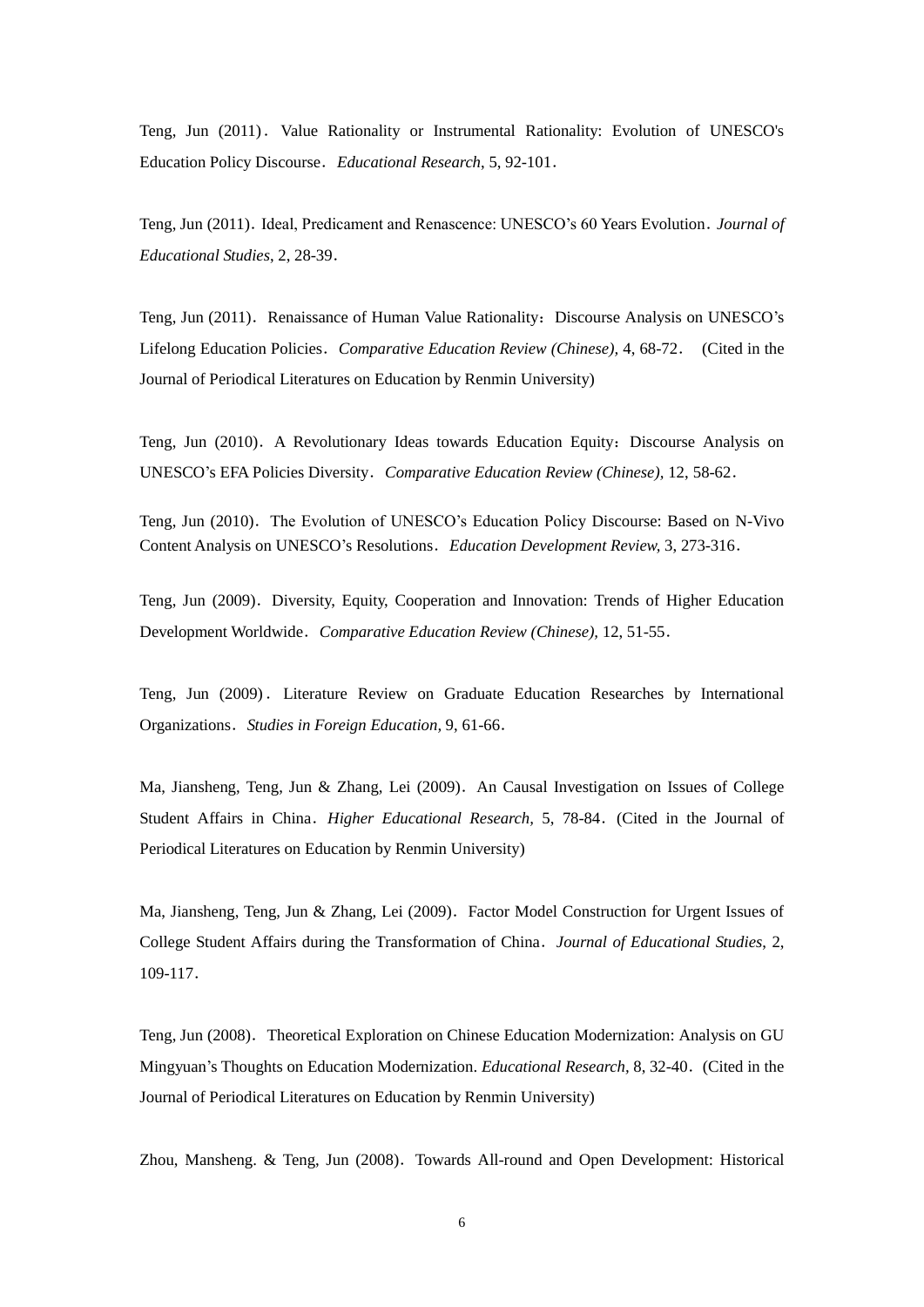Review of International Cooperation and Exchange for Chinese Education since 1978. *Educational Research,* 11, 11-18.

Ma, Jiansheng & Teng, Jun. (2008). An Investigation on Issues of College Student Affairs during the Transformation of China.*Education Science,* 4, 66-70.

Ma, Jiansheng. & Teng, Jun. (2008). Current Trends of Student Affairs Development in American Universities and Its Implications. *Comparative Education Review (Chinese),* 2, 45-50.

Teng, Jun. & Gu, Mingyuan. (2008).Employ Develop Program (EDP): An Effective Strategy of Respond to Challenges of Learning Society in America. *Comparative Education Review (Chinese),* 1, 30-35.

Ma, Jiansheng & Teng, Jun. (2008).Thoughts on Cultivation Program of Ed.D. *Teacher Education Research,* 6, 33-37.

Ma, Jiansheng & Teng, Jun (2007). Research on the Urgency and Feasibility of Establishing Ed.D in China. *Academic Degrees & Graduate Education,* 8, 64-69.

Ma, Jiansheng & Teng, Jun (2006). Student Affairs in American Colleges and Universities: A Historical Perspective. *Comparative Education Review (Chinese),* 10, 63-69.

Teng, Jun (2006).American For-profit Schools: The Status and Features.*Studies in Foreign Education,* 10, 7-11.

Teng, Jun (2006). American For-profit Schools: Controversies and Future. *Education Science*, 4, 88-92.

Teng, Jun (2006). Comparative Education Losing Control: Some Consideration under the State of Risk.*Studies in Foreign Education*, 4, 10-14.

Ma, Jiansheng & Teng, Jun (2006). Challenges and Trends in Learning Society: Experiences from Developed Countries.*Journal of Educational Studies*, 1, 68-76.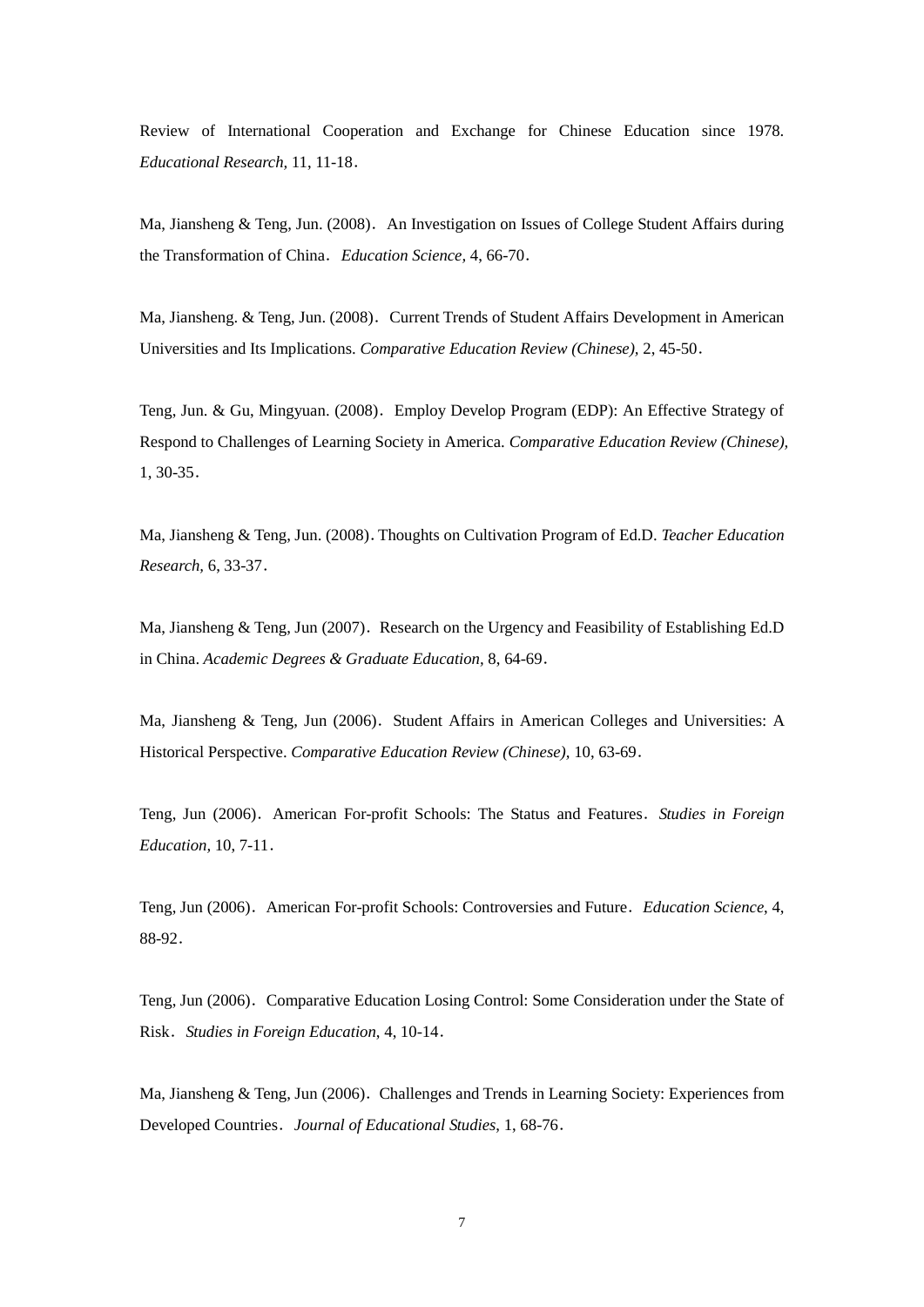#### **Invited Papers**

Teng, Jun & Wang, Yangnan (2015, Nov 25<sup>th</sup>). Some Philosophic Thoughts on Education. *China Education Daily,* p.7.

Teng, Jun (2015, Nov  $22<sup>nd</sup>$ ). A New Educational Concept Raised on 70th Anniversary of UNESCO's Founding: Education is Our Common Core Interest for all Human Being. *China Education Daily,* p.3.

Teng, Jun, Qiao He & Shen Leina(2015, Jul  $15<sup>th</sup>$ ). What is the Future of International Education? *China Education Daily,* p.11.

Teng, Jun (2015). Portraits of My Mentor Professor Gu. *Renmin Education*, 6, 78-79.

Teng, Jun (2015). Happiness of Education: An Exclusive Interview of Distinguished Professor Gu Mingyuan. *Journal of Beijing Normal University(Social Sciences)* , 1,144-157.

Teng, Jun & Chen, Liu (2015, Feb  $4<sup>th</sup>$ ). Five Keywords for International Education Development. *China Teacher Daily,* p.3.

Teng, Jun (2015, January 29). Top 10 Key Capacities of International Organization Personnel. *China Education Daily,* p.3.

Teng, Jun (2015). Trends of International Teaching and Learning: An Exclusive Interview of Dr. TAO Xiping. *Comparative Education Review (Chinese),* 1,1-6.

Teng, Jun (2014) . Cross-subject Active Education: An Important Approach 21<sup>st</sup> Century Skill. *Renmin Education*, 23, 66-69.

Teng, Jun (2014, March 26) . UNESCO and Its Educational Governance: A Special Contribution to Chinese President Xi Jinping's Visit to UNESCO. *China Education Daily,* p.9.

Teng, Jun & Zhu, Xiaoling (2014). Big Data and Its Application in American Basic Education. *Renmin Education*, 1, 74-76.

Teng, Jun & Zhang, Tingting (2014, Jan 25). Moral Education is the Foundation of Chinese Civil Education: A Deep Interview with Professor Wingon Lee. *China Education Daily,* p.3.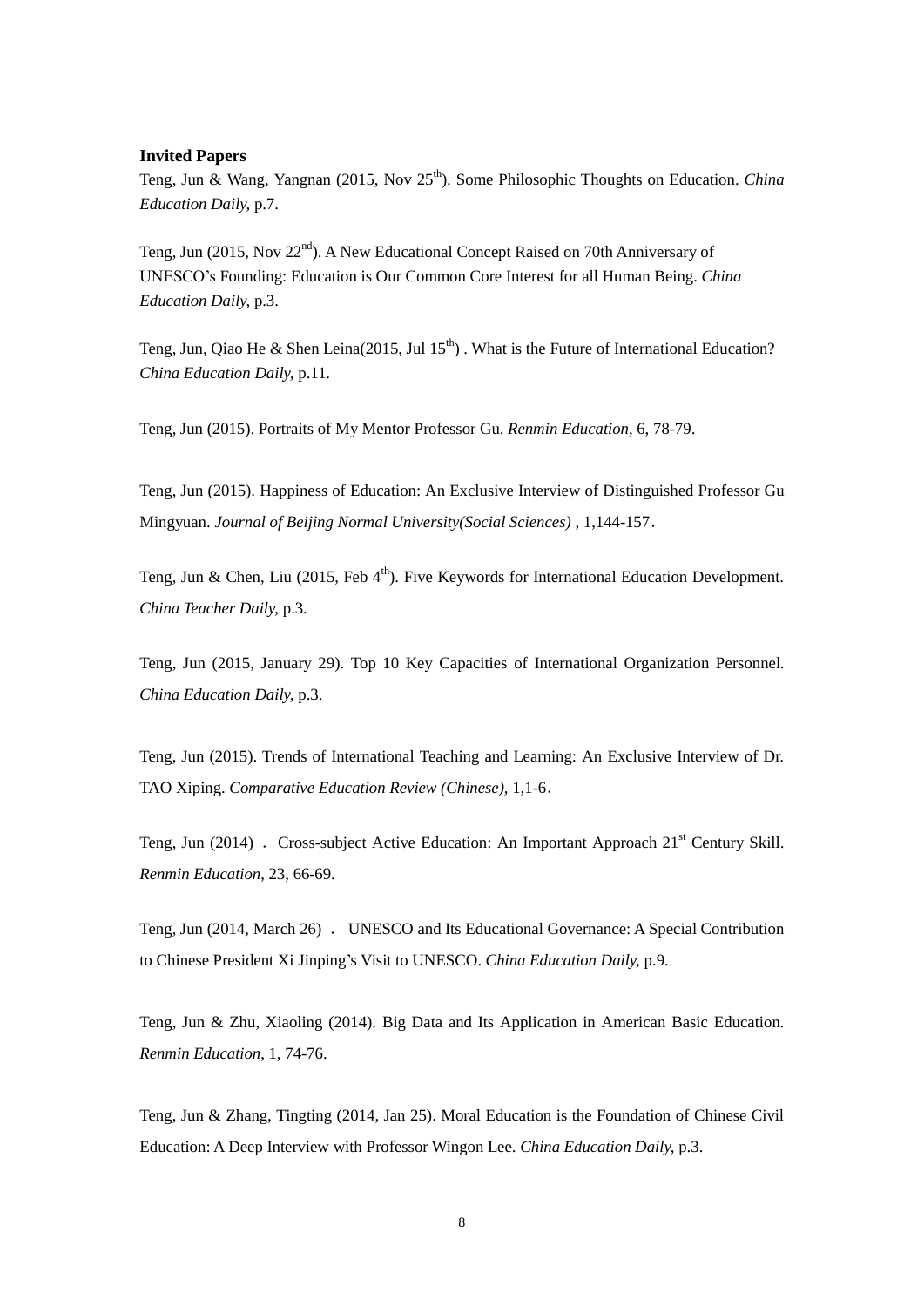Teng, Jun, Liu, Ji & Liu, Liu (2013, Dec 21) . Equity, Open and Creativity are the Common Challenges of Chinese and American Educations: A Review of the  $4<sup>th</sup>$  Annual Columbia China Prospect Conference. *China Education Daily,* p.3.

Teng, Jun (2013, May 4) Portraits of 21<sup>st</sup> Century Chinese Universities: A Deep Interview with Professor Ruth Hayhoe. *China Education Daily,* p.3.

Teng, Jun (2013, April 19) What Can We Learn from Finland? *China Education Daily*, p.7.

Teng, Jun (2013, March 11) China is Emerging as an Important Power in International Education Field: A Deeper Interview with Professor Vinayagum Chinapah. *China Education Daily*, p.3.

Teng, Jun (2012). A "post-80s" Scholar Caring about Children's Growth. *Education Today*, 1,34-36

Teng, Jun (2010). My Journey of Education Research and Practice: A Deep Interview with Professor Gu Mingyuan.*Chinese Teacher,* 21, 16-20.

Ma, Jiansheng & Teng, Jun (2007).The Power of the Market in Chinese Curriculum Reform in the Early 21st Century. *Bulletin of The National Institute of Education Resources and Research (in Taiwan)*, 36, 47-62.

MA, Jiansheng & Teng, Jun (2006). Who Will Reduce the Burden of Teachers. *Educational Science Research,* 1, 54-56.

#### **International Conference Presentations**

March.2015, The  $59<sup>th</sup>$  Annual of the Comparative and International Society in Washington D.C, the USA, title "Domestic Internationalization and Its Challenges in Chinese Universities" and "China's role as an emergent donor for international education aid: Case in Africa"

May.2014, The  $9<sup>th</sup>$  Comparative Education Society Annual Meeting(CESA 2014) in Hangzhou, title "Preparing for Global Competence: A Research on International Civil Servants' Capacity and Its Implication on the Internationalization of Education in China"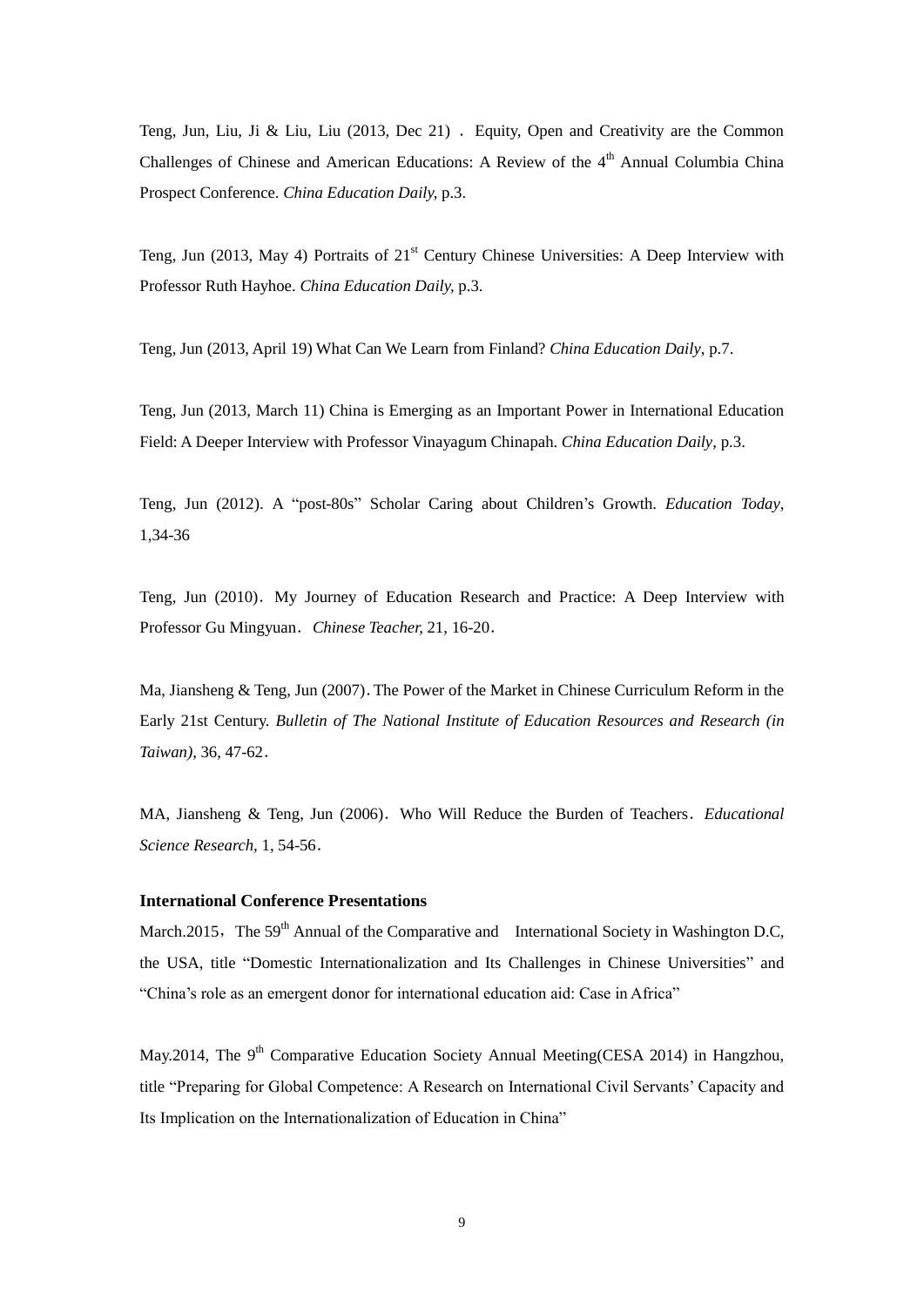Apr. 2014, The 2014 Annual Meeting of American Education Research in Philadelphia, title "Save" the Boys: Research on the Boys' Disadvantages on Access to Higher Education"

March.2014, The 58<sup>th</sup> Annual of the Comparative and International Society in Toronto, Canada title "Where is the Way for Education Post-2015: Lessons from UNESCO's Global Education Governance Philosophy Since 1945"

June 2013, The  $2<sup>nd</sup>$  APEC Conference on cooperation in Higher Education held in Vladivostok, Russia, title " University Students' Mobility in the APEC Region: Development, Challenges and Trends from China"

May 2011, The 55rd Annual Conference of Comparative and International Education Society, in Montreal, Canada, title "Wandering between "Liberalism" and "Conservatism": The Discourse Evolution of UNESCO's Education Policies"

Nov 2010, The ERT International Symposium in Stockholm, title "An Organizational Innovation to Promote Balanced Development between Urban and Rural Education in China: A Case Study on 'School Incorporation' in Lucheng District, Wenzhou City."

#### **Monographs and Translated Books**

Teng, Jun(2015). Mobility and Integration: A World View of Educational Internalization. Jinan: Shandong Educational Press.

Gu, Mingyuan (2013).*[Cultural Foundations of Chinese Education](http://www.brill.com/products/book/cultural-foundations-chinese-education)*.translated by Wang Juefei, Yao Zhenjun, Teng Jun and Zhu Yun, Leiden: Brill,306 pages (English)

Li, Minyi & Teng, Jun(2012).*The Oral History of Professor Gu Mingyuan*. Beijing: Beijing Normal University Press, 308pages (Chinese)

Li, Minyi & Teng, Jun(2008).*Educational Dialogue with Professor GU Mingyuan*.Renmin University Press, 269 pages (Chinese)

MacNaughton, Glenda, Rolfe, Sharne A.& Siraj-Blatchford, Iram (2008).*Doing Early Childhood Research: International Perspectives on Theory and Practice.* translated by Li, Minyi and Teng, Jun . Beijing: Education Science Publishing House, 314 pages (Chinese)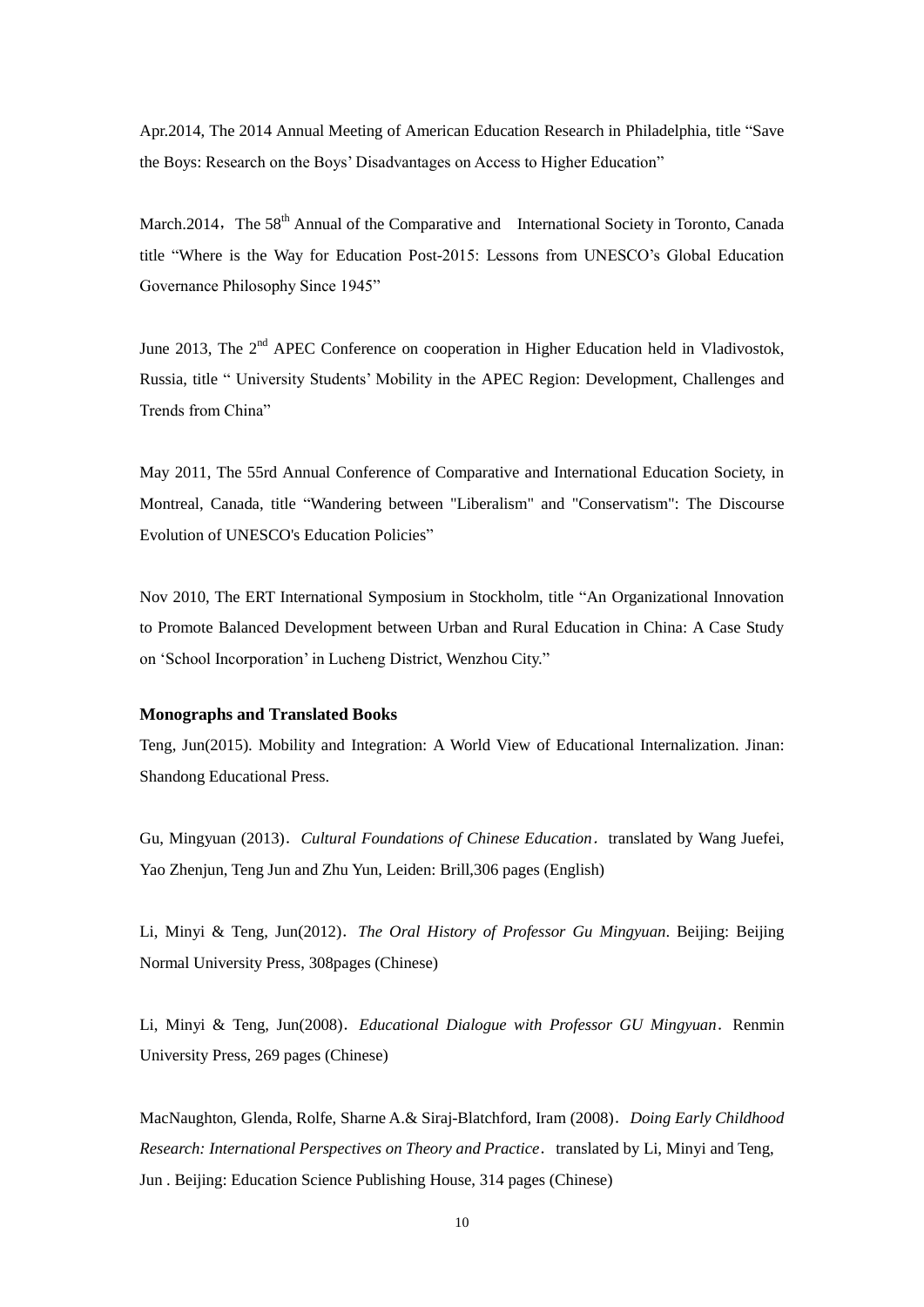#### **Chapters in Edited Volumes**

Teng, Jun (2015). "Chinese Education in  $21<sup>st</sup>$  Century" and "Chinese Educational Memorabilia in the 21st Century" in Gu, Mingyuan, eds, *The Latest Development of Chinese Education .*Wuhan: Hubei Educational Press.

Teng, Jun (2013). "Chapter One: Introduction to Comparative Education" and "Chapter Ten: Trends of International Education Development" in Wang, Chengxu & Gu, Mingyuan, eds, *Comparative Education (The Fifth Edition)*. Beijing: Renmin Education Press.

Teng, Jun (2013). "Chapter One: Introduction to Comparative Education" and "Chapter Ten: Trends of International Education Development" in Wang, Chengxu & Gu, Mingyuan, eds, *Comparative Education (The Fourth Edition)*. Beijing: Renmin Education Press.

Teng, Jun (2013). Assisting in editing in Yuan Guiren eds, *Education in China* (English Version).

Postscripts for *Interpretations on China's National Plan Outline for Medium and Long-term Education Reform and Development (2010-2020)* (editor: Gu, Mingyuan & Shi, Zhongying.), Beijing: Beijing Normal University Press 2010.

Teng, Jun, Ma, Jiansheng & Hu, Miao (2011). An Organizational Innovation to Promote Balanced Development between Urban and Rural Education in China: A Case Study on"School Incorporation"in Lucheng District, Wenzhou City.in Vinayagum Chinapah eds, *Education for Rural Transformation (ERT)*:*National, International and Comparative Perspectives*.Stockholm: Stockholm University.

Teng, Jun (2009). "Schooling Education in America" in Allan C Ornstein eds, translated by Yan Wenfan & Li Minyi, *Classroom Teaching and Schooling Education in America*. Nanjing: Jiangsu Educational Press.

Teng, Jun (2008). "Towards All-round and Open Development: Historical Review of International Cooperation and Exchange for Chinese Education since 1978  $\degree$  in Gu, Mingyuan & Liu, Fuxing, eds, *Documentary of Chinese Education Development Since 1978: to Memorize the 30th Anniversary of Reform and Open Up Policy*. Beijing: Renming Education Press.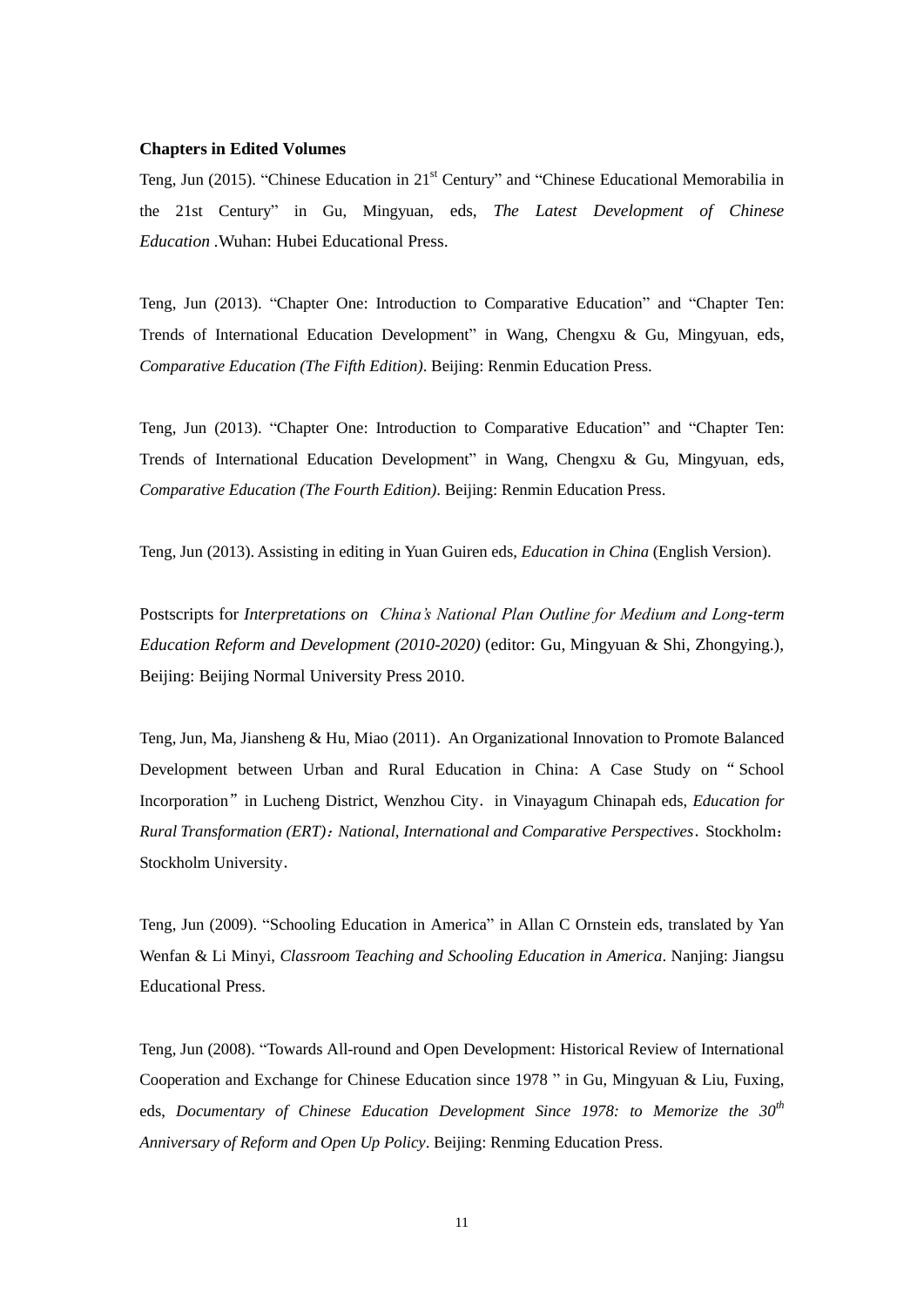Teng, Jun (2008). "For-profit Schools: Approach of Educational Marketization in America" in Ma, Jiansheng eds, *Choice between Equity and Effectiveness: Research on the Reform of Educational Marketization in America.* Beijing: Education Science Publishing House.

Teng, Jun (2007). "Chapter Two Balanced Development with High Quality: The Aim of Lucheng Education Strategy" "Chapter Three School Incorporation: An Organizational Innovation to Achieve Balanced Development with High Quality" and "Chapter Six Construction of School Culture: An Essence to Achieve Balanced Development with High Quality" in Wu, Ting &Ma, Jiansheng eds, *Lucheng Model: An Innovation for Local Education Reform and Development.*  Hangzhou: Zheiiang University Press.

#### **Book Reviews**

Teng, Jun (2013). Consensus, Trust and Professionism Consist of A Triangle of Positive Educational Ecological Environment: Book Review on "Finnish Lessons: What Can the World Learn from Educational Change in Finland?" by Sahlberg. *Comparative Education Review (Chinese)*,12, 66-71.

Teng, Jun & Qu, Liaojian (2013) Book Review of Chinese Encyclopedia of Education. *Frontiers of Education in China,* 4, 637-640.

#### **Encyclopedia Entries and Postscripts**

Entry "Bologna Process", "Mass Education", and "ICT in Education" for *the Education Encyclopedia* (editor: Gu, Mingyuan.), Shanghai: Shanghai Education Press, 2012.

### **Consulting Reports**

Teng, Jun (2015).A Research on Teacher's Codes of Conduct in Columbia University. Adopted by Department of Social Science, Ministry of Education, China.

Teng, Jun (2015). Some Reflection on the Development of Student' Core Competencies in China. Adopted by the Second Division of Department of Basic Education, Ministry of Education, China.

Teng, Jun (2013).What Every Child Should Learn: Suggestions for Students' Core Competences Project by Ministry of Education, China. Adopted by Minister Yuan, Guiren, Ministry of Education, China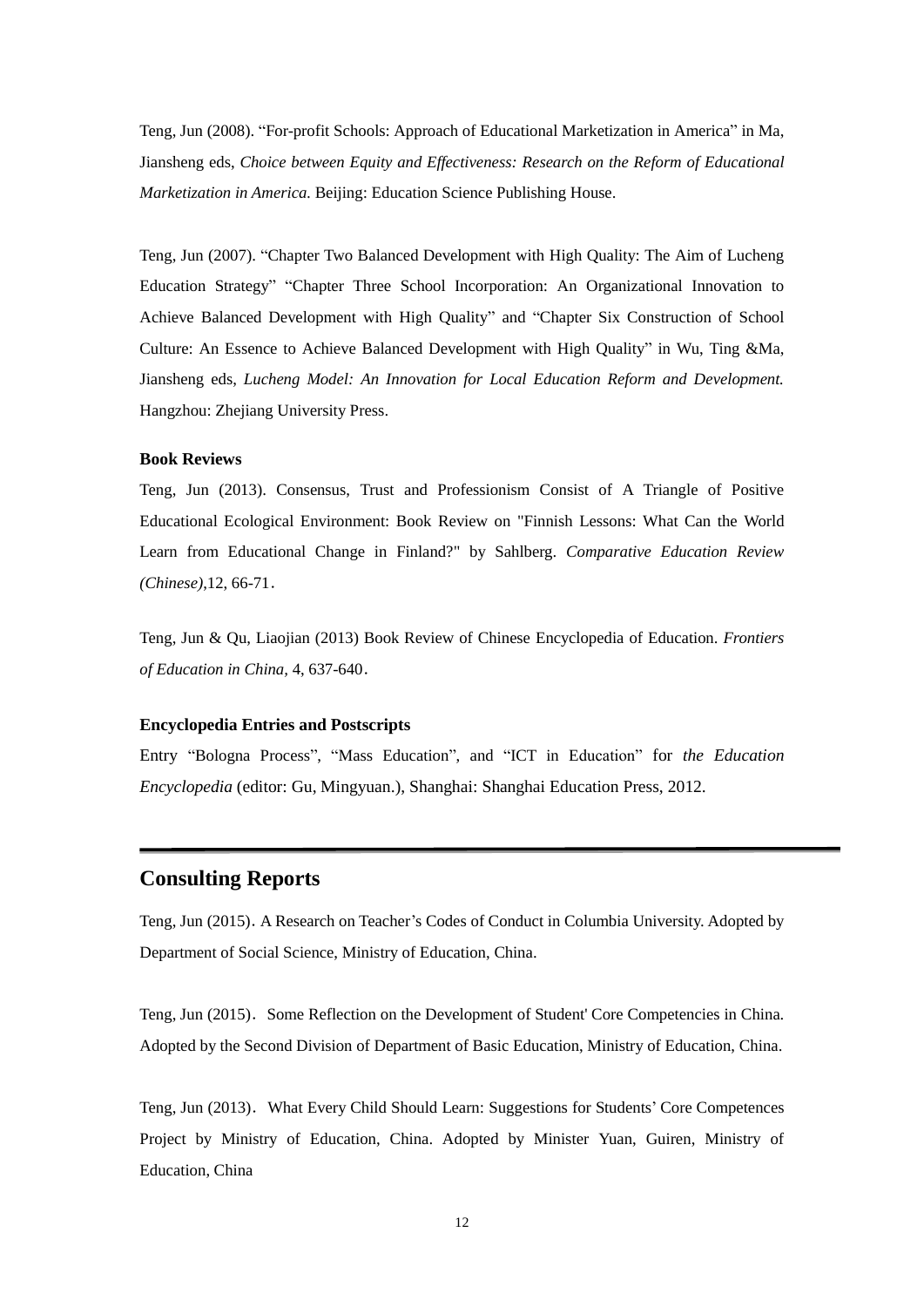Teng, Jun (2013). What Can We Learn from Finnish Education? Adopted by Department of Teacher Education, Ministry of Education, China.

Gu, Mingyuan & Teng, Jun (2013). Reflections on Quality Improvement of Chinese School Teachers: An International Perspective, Adopted by Department of Teacher Education, Ministry of Education, China.

### **Research Grants**

2013- *"A Comparative Research on Students' Global Competence in China and America"* funded by Independent Research Fellowship, Beijing Normal University: RMB 100,000

2013-"*A Research on Introduction of International High-quality Curriculum Resources and Its Practical Mode*" commissioned by Education Committee of Chaoyang District, Beijing.

2011- "*A Research on International Civil Servants' Capacity and Its Implication on the Internationalization of Education in China* " (CFA110111) funded by Chinese Social Science Research Fund: RMB 100,000

2010-2011 "*The Distribution of ICSs by Nationalities*" funded by Junior Professor Research Fellowship, Beijing Normal University: RMB 10,000

2009-2010"*The Discourse Evolution of UNESCO's Education Policies*"(*2009AAP-1*)funded by Doctoral Students' Independent Research Fellowship, Beijing Normal University: RMB 10,000 and Doctoral Research Scholarship of "Jointed Project Funding for Educational Social and Medical Researches" (HongKong) : RMB 8,000

2007-2008 *"Research on Professor Gu Mingyuan's Education Modernization Thoughts"* funded by Student Research Fellowship, School of Education, Beijing Normal University: RMB 5,000

### **Training Grants**

2013- Grant from The Education Committee of the Chaoyang District, Beijing : RMB 100,000 for the training project to improve the quality of internalization in two schools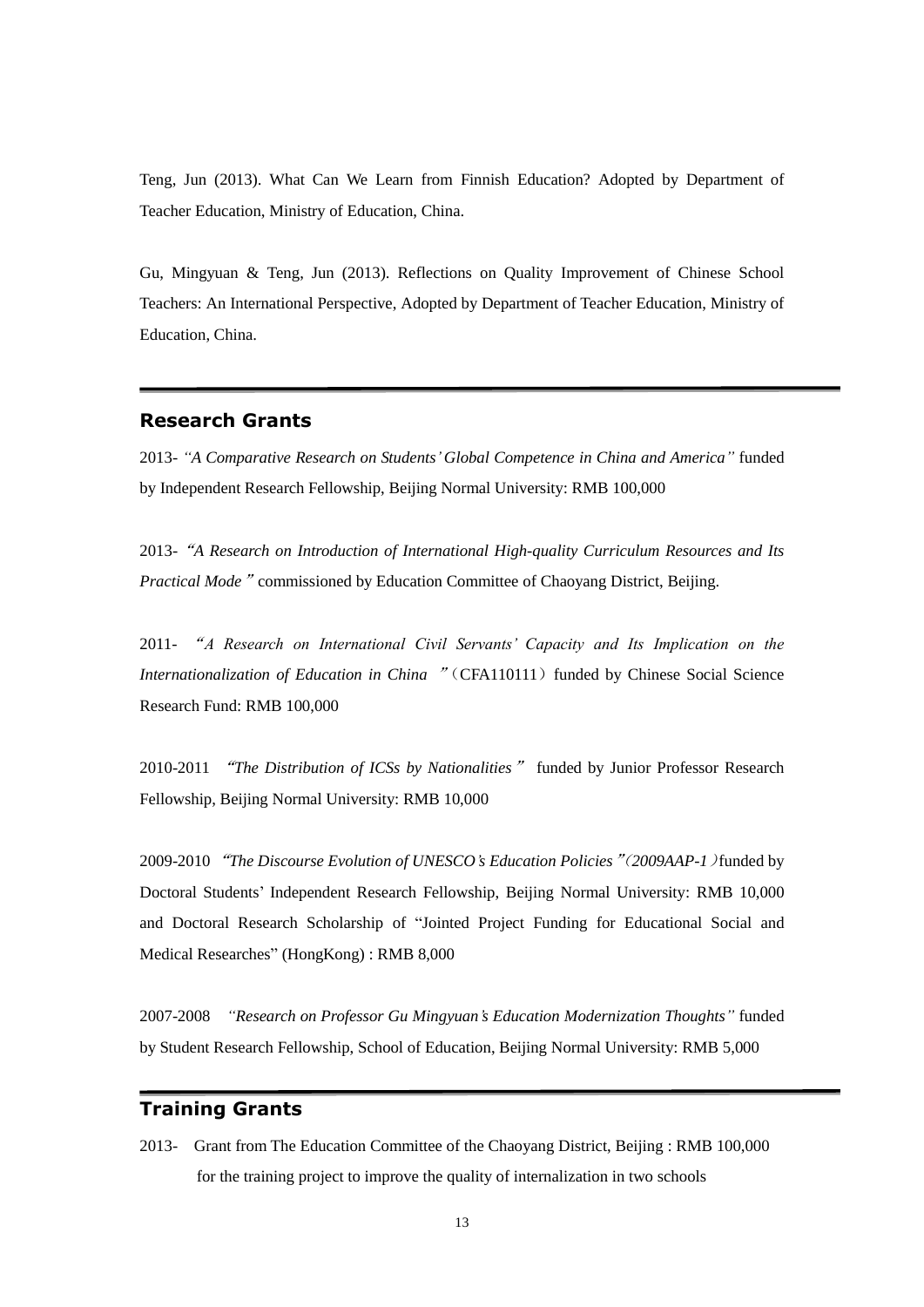2010-2012 Grant from Wuyi Primary School: RMB 100,000

for the training project of Culture Construction of Wuyi Primary School in Beijing"

### **Group Projects of IICE, BNU**

2014-, *"Trends of International Educational Policies (2013-2014)"* , responsible for International Organizations Education Policies.

2013-, *"Trends of International Educational Policies (2012-2013)"* , responsible for International Organizations Education Policies.

2013-2014, *"A Comparative Study of Collaborative Innovation Policies and Practices in Tertiary Education"*, responsible for International Organizations' Policies on Collaborative Innovation in Tertiary Education.

2013-2014, *"Research on Education Quality Improvement: An International and Comparative Perspective"*, responsible for Evaluation Criteria and Policies of PIRLS.

2012-2013, *"International Comparison of Degree Regulations",* required by Chinese State Council, responsible for European Union's policy on degrees.

2012-2013, *"Trends of International Educational Policies (2011-2012)"* responsible for International Organizations Education Policies.

### **Participation in Colleagues' Projects**

2014, *"Personnel Training and Selection Mechanism of International Organizations"* (AFA140007), funded by the Key Research Project Fund for National Social Science, responsible for the sub-subject "Research on Talents Standards of International Organizations".

Teng, Jun (2014). "Chinese Education in  $21<sup>st</sup>$  Century" and "Chinese Educational Memorabilia in the 21st Century" in Gu, Mingyuan, eds. *The Latest Development of Chinese Education .*Wuhan: Hubei Educational Press.

2012, "The Great Events Dictionary of Education in China", responsible for "International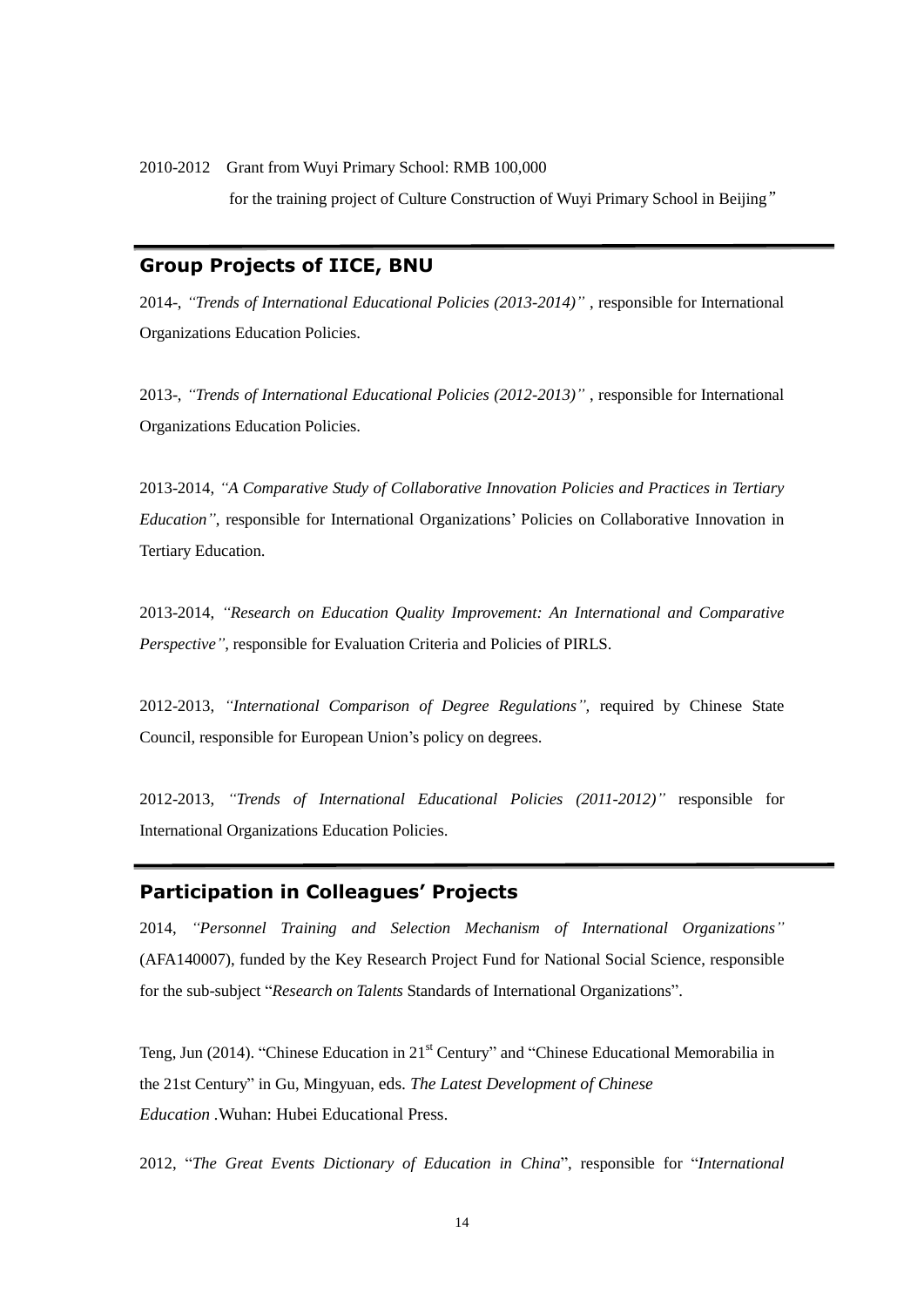#### *Volume*‖.

2012, "Comparative Education"(the 4<sup>th</sup> Version), responsible for Chapter 1 "Introducation", Chapter 10 "Trends" and Section 7 of Chapter 2 "*Education in China*".

2011, *"A Comparative Study on the Global Citizenship Education in International Organizations and Certain Countries"* (11JJD880012) directed by Professor Jiang, Yingmin from Beijing Normal University, funded by the Key Research Project Fund for National Key-base of Comparative Education from Ministry of Education: RMB 70,000, responsible for International Organizations' Global Citizenship Education Policies.

2011-2012, *"A Comparative Study on the Knowledge Pedigrees in Western Curriculum Research and Its Practical Effects"* (11YJC880140) directed by Professor Yang, Minquan from Beijing Normal University, funded by the Key Research Project Fund for National Key-base of Comparative Education from Ministry of Education: RMB 70,000, responsible for International Organizations' Curriculum Policies.

2010-2012,"*GU Mingyuan Digital Educational Museum Project*" directed by Professor Gao, Yimin from Beijing Normal University, funded by the Department of Information and Technology, Beijing Normal University: RMB 98,000, responsible for project coordination.

2010-2011,"*Investigations on Graduate Students' Academic Integrity in China*" directed by Professor Zhong, Binlin, funded by the Degree Committee of the State Council, : RMB 400,000, responsible for questionnaire design, data analysis and draft research report.

2009-2011, *"Important Issues of Vocational Education Development in Current China: An International and Comparative Perspective"* (07JJD880224) directed by Professor WU Zhongkui from Beijing Normal University, funded by the Key Research Project Fund for National Key-base of Comparative Education from Ministry of Education: RMB 200,000, responsible for UNESCO's vocational education policies studies.

2008-2009, *"30 Years Development of Chinese Education Since 1978"*(2008JYJ022)directed by Professor Gu, Mingyuan from Beijing Normal University, funded by MOE Speical Fund: RMB 50,000, responsible for "The Internationalization of Chinese Education: 30 Years' Review and Reflections"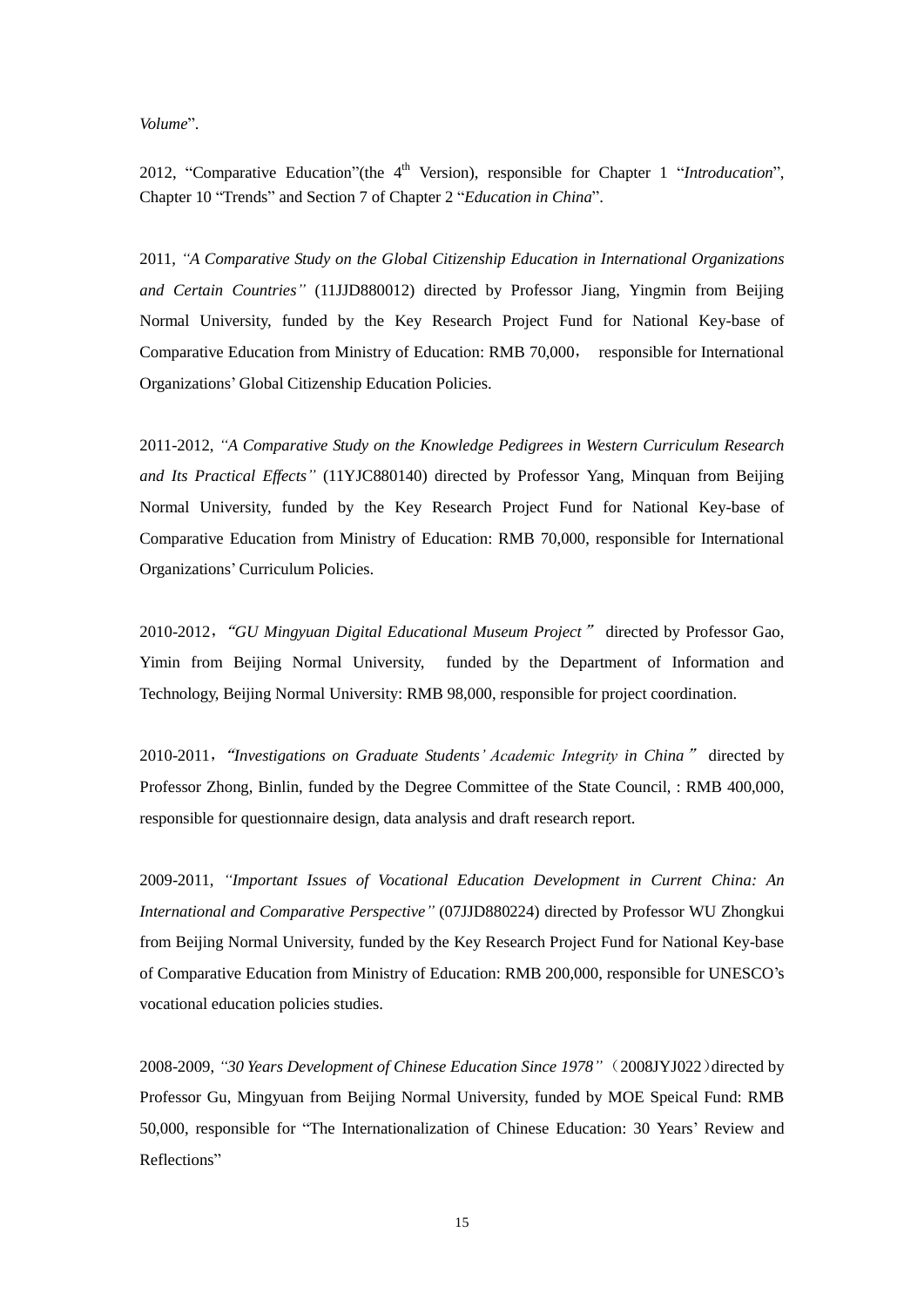2007-2010,"*Comparative Studies on Postgraduate Education Models in Developed Countries*" (DDA080156) directed by Professor MA Jiansheng from Beijing Normal University, funded by MOE Speical Fund: RMB 30,000, responsible for "International Organizations' Contribution to the Development of Postgraduate Education"

2007-2010, "Constructing *Learning Society"* (No. 03JZD0032) directed by Professor Gu, Mingyuan from Beijing Normal University, funded by Chinese Social Science Research Fund: RMB 800,000, responsible for "America's Respond to Challenges of Learning Society", *"Learning Society and All-round Development of Human Being"* and drafting the final report

2007-2009, *"Urgent Issues and Countermeasures of Student Affairs in Higher Education in China"* (No. 20061D0503100306) directed by Professor Ma Jiansheng from Beijing Normal University, funded by the Excellent Scholar Fellowship from Beijing Government, RMB 20,000, responsible for the design of questionnaires, collecting and analyzing data, and composing the final report

2006-2007, *"The Model of Local Education Reform: An Qualitative Case Study of Lucheng District, Wenzhou "* directed by Professor MA Jiansheng from Beijing Normal University, funded by Lucheng Education Agency: RMB 100,000, responsible for "Incorporated Schools". "Construction of School Culture" and "the Strategy for Local Educational Development"

2006-2007, *"The Urgency and Feasibility of Establishing Ed. D. in China"* directed by Professor MA Jiansheng from Beijing Normal University, funded by Degree Committee of the State Council: RMB 20,000, responsible for designing cultivating program and drafting out the argument report

2005-2007, *"The Response Characters of Teachers and Strategies of Adaptation and Intervention during the Process of New Curriculum Reform Implementation"* (No. 02JA880021) directed by Professor MA Jiansheng from Beijing Normal University, funded by the Young Expert Research Project from Ministry of Education: RMB 50,000, responsible for "Studies on Primary and Secondary School Teachers' Pressure "

2005-2006, *"The Market Mechanism of Education Reform in America"* (No. EDA010434) directed by Professor MA Jiansheng from Beijing Normal University, funded by the Special Fund of MOE : RMB 30,000, responsible for "Studies on For-profit Schools in America"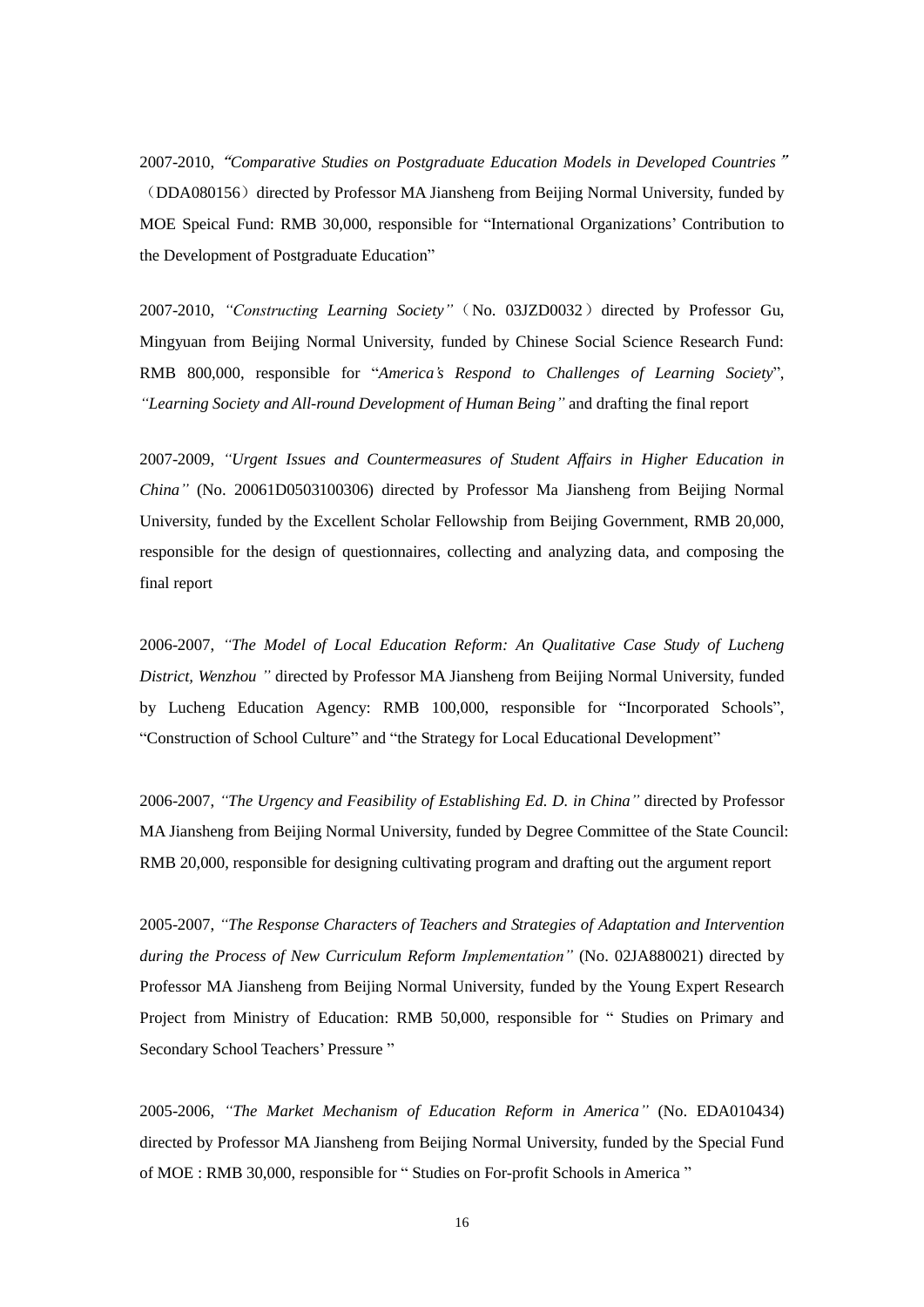2004-2005, "The Mission of Higher Education in Learning Society" (No. 05JJD880004) directed by Professor MA Jiansheng from Beijing Normal University, funded by the Key Research Project Fund for National Key-base of Comparative Education from Ministry of Education: RMB 200,000, responsible for studies on challenges and trends in learning society

### **Teaching Courses**

UNESCO and Its Education Policies Content Analysis in Education Research Introduction to Educational Research Methods Introduction to Educational Research Methods (co-lecture with Dr. Zhang Jingjing) N-Vivo and Qualitative Data Analysis Qualitative Research Quantitative Research Observation in Classroom Chinese Education with International and Development Perspective China and South-South Education Cooperation

### **AWARDS**

| 2015 | 2015 Tong Ding Young Teacher's Award of Beijing Normal University               |
|------|---------------------------------------------------------------------------------|
|      | (Graduate Teaching Award)                                                       |
|      |                                                                                 |
| 2014 | The book <i>Chinese Education Encyclopedia</i> was awarded "the 13rd Beijing"   |
|      | Philosophical and Social Sciences Outstanding Achievement                       |
|      |                                                                                 |
| 2013 | The course <i>Introduction to Educational Research Methods was</i> awarded "the |
|      | 2013 Annual Excellent English Course of MOE".                                   |
|      |                                                                                 |
|      | The book The Interpretation of the National Medium - and Long-term              |
|      | Program for Education Reform and Planning (2010-2020) was awarded "the          |
|      | 6th Beijing Educational Research Outstanding Achievement".                      |
|      |                                                                                 |
| 2012 | Doctoral Dissertation "Wandering between 'Liberalism' and 'Conservatism':       |